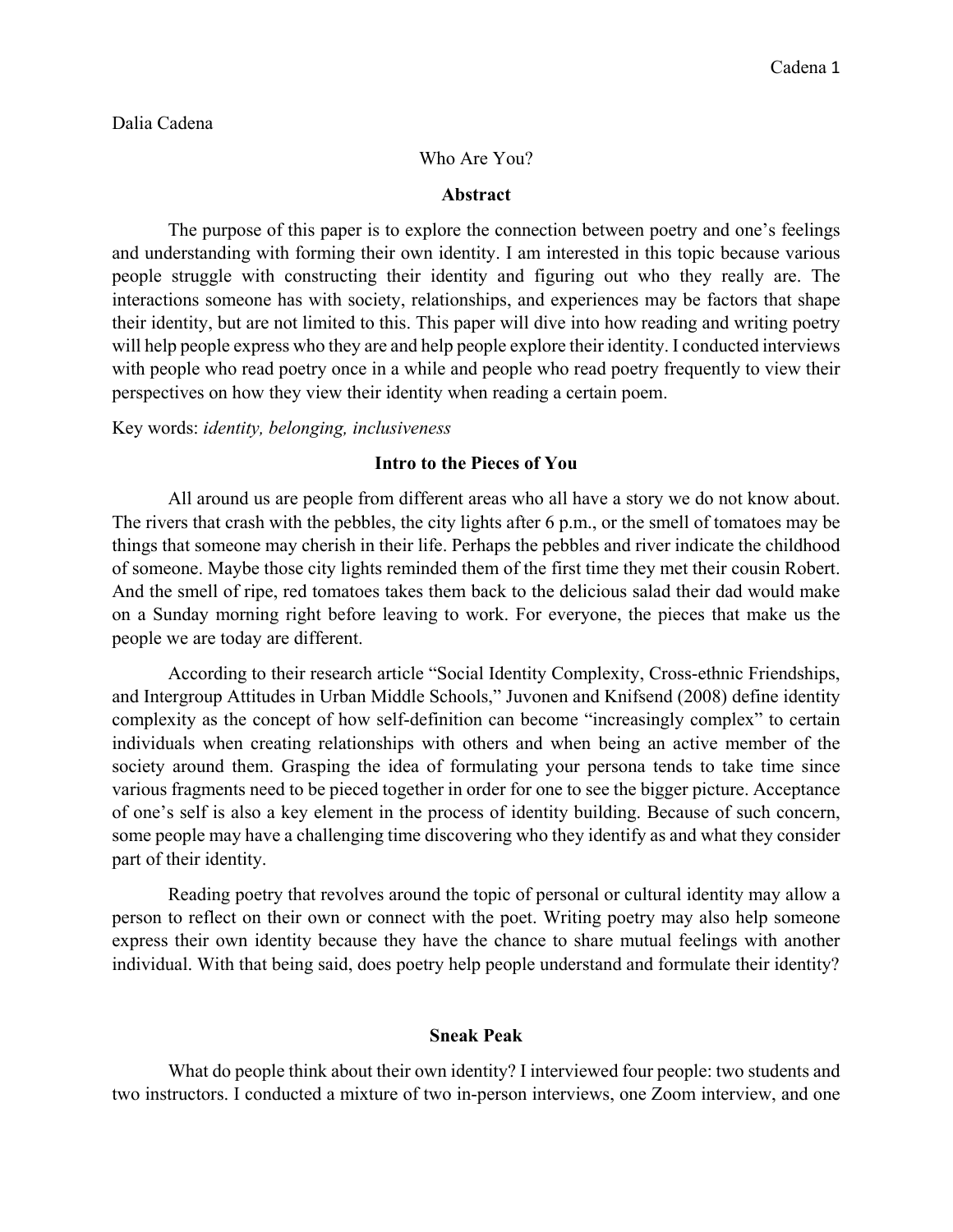email interview. Two of the interviewees are individuals who are avid poetry readers, while the other two are those who do not read poetry as often. I shared a part from the poem "Two Names, Two Worlds," written by a student named Jonathan Rodriguez. I asked them what their perspectives are on this piece of poetry. In addition, I asked them the following questions :

- How would you describe your identity? If you do not know how to depict yourself, why do you think that is the case?
- Does this fragment of the poem relate to you in any way? If so, please describe.
- What do you think is the best way to express your thoughts and feelings? Some examples are the following: by writing, by reading, by the way you dress, by your body image, etc.

These questions were directed at the interviewees who read poetry frequently:

- Do you think poetry helps you understand your identity?
- Can you think of a poem that made you think of your identity or an example of how poetry helps you form your identity?

Aside from the interviews, two poems were be shared with my audience in order to keep the poetic juices flowing. Poems such as "Dimensions" by an unknown author and "Two Names, Two Worlds" by Jonathan Rodriguez.

Anyhow this is a sneak peek of what follows.

# **How Poetry Connects with Identity**

Identity can relate back to culture, body image, and other factors. In the research article titled "In the Looking Glass: An Examination of Body Image and Identity Development Through Research and Poetry," Melissa Carlson and Rachel Kiemele (2006), graduates of the University of Vermont, illustrate how societal pressures affect body image and identity development of various college students. Within the article, there is a poem that is broken up into pieces. When it is put together, it discusses the feminine beauty standards and overall, revolves around one's identity, which can be represented via body image. The following image displays the poem: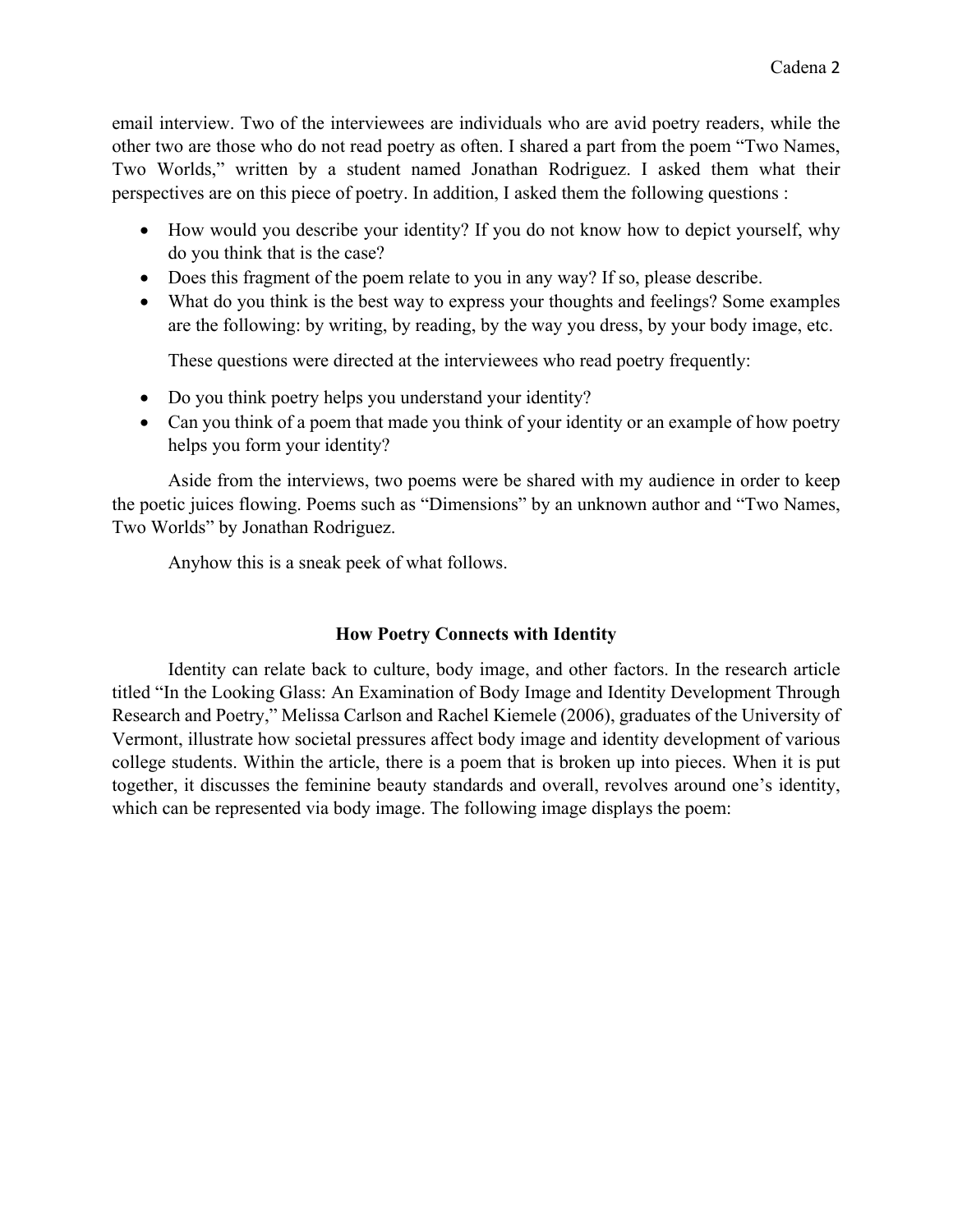#### **Dimensions**

mirror, mirror on the wall who is the harshest critic of all? I don't measure up, you see, to a (perfect?)  $39:18:33...$ Bust, waist, and hips I do possess, yet still you dare profess disinterest? Harshest critic hanging there on the wall, this dress is too tight your measuring stick, too small. Your glass is cracked, the image unclear, I can't see myself reflected here.

Dimensions. The title itself represents lengths, depths, and other type of measurements. Why pick this word as a title? I may have an answer to that.

As evidently seen, this poem depicts the poet's view on their body image. It expresses the poet's sentiments towards how society criticizes one's body and expects certain people to look like. Perhaps society wishes certain females were constructed as flawless, exquisite works of art that are equally dimensioned like an IKEA rectangular table, which is why the poet decided to express her sentiments towards this topic. As mentioned, this poem, in specific, relates back to feminine beauty in society. It elaborates on the poet's view on how she has to physically look a certain way to please others and how she fails to do so. Following this, as seen by the structure of the poem, the words are arranged in a way that creates an hourglass figure, which is one standard society has on the body image of a female in modern society.

In addition, the poet expresses that how she looks is not enough to meet the beauty regulations in society. The mirror itself may represent the views of society since the poet continues to view herself through a specific perspective. Society is the "harshest critic of all" which affects the identity development of this person. She simply wants to be accepted the way she is without any modifications or tweaks. Don't we all want to be accepted despite of our differences?

Poetry is like a person you can vent to; you can say anything on your mind, why you think the blue and red gummy worm is the best, or maybe how the smell of cinnamon makes you feel. It can help the person express how they feel about their own body image as well and how they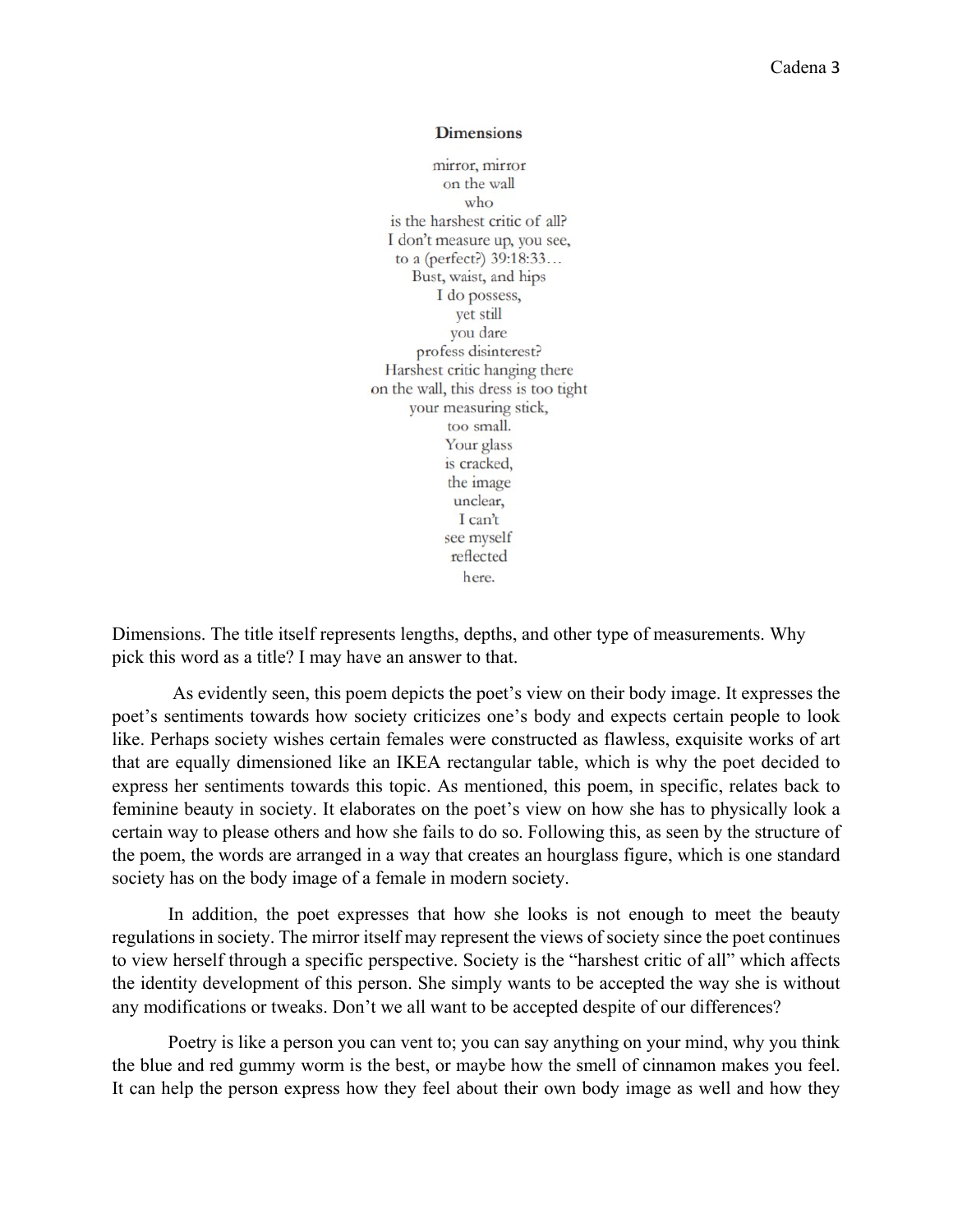perceive themselves in general. In this poem, it is evident that the poet is venting to her audience. Because the poet is unhappy on how she looks, she can't see herself "reflected here" and may develop challenges in accepting that she is not meant to be a perfect being. Such negative views on oneself affects one's identity development because one will have a harder time accepting who they are and their flaws.

Words can have a large impact on its audience, especially if the reader can relate back. At times, what we read relates straight back to our lives which makes us feel a connection with the author or poet. We have the chance to say "I felt that" or "yep, that's relatable."

Just like the unknown poet shared her views on her personal identity and related it back to body image, another individual also utilized poetry to express how his name *is* his identity.

As I browsed throughout the website "Use Poetry To Teach About Identity" by Facing History and Ourselves, I discovered that this organization places emphasis on using poetry to teach students about identity. As stated in the website, a focus of enforcing poetry writing in classrooms is due to the fact that "poetry can help students explore and connect issues of identity, group membership, and belonging." Giving students the freedom to write is basically giving them the freedom of expression to share the stories that have formed their identity.

One student shared his work with this organization, and it was published on the site as an exemplar. Jonathan Rodriguez wrote the poem title "Two Names, Two Worlds," which expresses his reflection on his name which shapes his identity. As expressed in his poem, he illustrates how the way his name is pronounced allows him to be part of "two worlds": the U.S. and Dominican Republic. He clearly states that his identity comes from both of the places he comes from. He admires the beauty of the scenery seen in the Dominican Republic and also appreciates the songs he grew up listening to in Connecticut. The culture he adapted as a U.S. citizen was equally important to him as the Latin American culture he is part of. Here is the introduction of the poem:

> Hi I'm Jon...........No—Jonathan Wait—Jonathan Rodríguez Hold on—Jonathan *Rodríguez* My Name, Two names, two worlds The duality of my identity like two sides of the same coin With two worlds, there should be plenty of room But where do I fit?

As seen, Jonathan first struggles with how he should address himself to others. A name has the power to represent a person overall, so of course he did not want to mess this opportunity up. Jonathan wanted his name to be pronounced the way it is meant to be said: with the accent and such, since it gives flavor to his Latin American roots. His name is said in two different ways depending on the area he is at which allows him to be part of "two worlds." Like Jonathan, many of us can relate. We may be from different places. Perhaps your name comes from Mayan heritage or perhaps from the Midwest. It may even be the name of your great great grandfather who was born in Vietnam. Under our name lies everything: our personality, what we love, where we come from, etc. It may reflect our identity just like it does for Jonathan.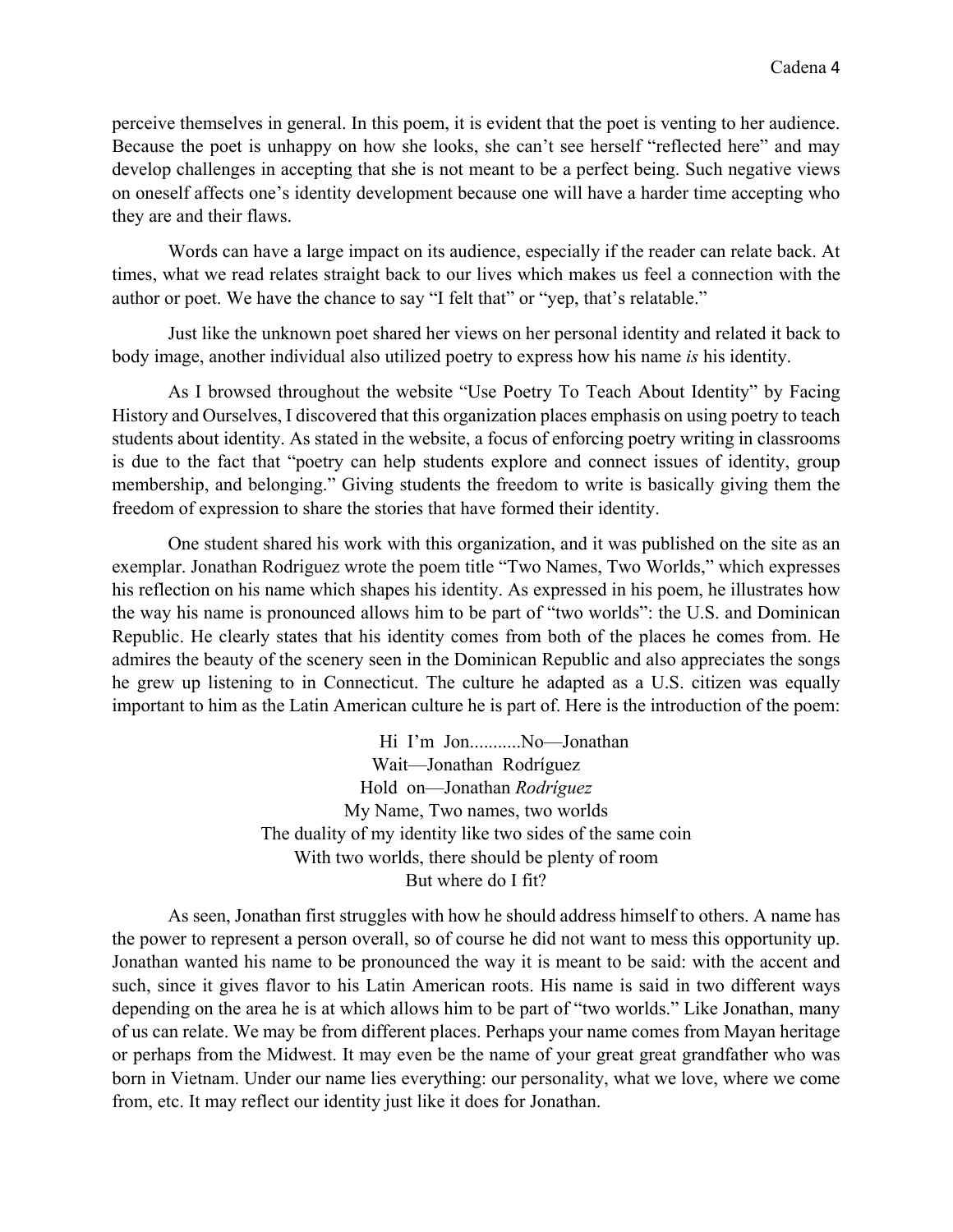### **Recollections**

#### *The following interviewees were people who read poetry often.*

#### Tiffany Vides –*student*

Tiffany Vides, a student studying linguistics at Biola University, said that "it is difficult for me to describe myself because there is a duality in me. I grew up in two different countries, speaking two different languages and embracing two different cultures." She related to the poem by Jonathan Rodriguez since like the poet, she also came from two worlds.

Vides stated that she enjoys reading poetry; she thinks "it is such a beautiful form of art" because "it reveals something that cannot be seen, but only felt. There are no boundaries in poetry, there is only pure raw freedom." A poem that made her think of her identity once was "I'm Nobody! Who are you?" by Emily Dickinson, which reminded her of an inner twin that she has. She said she feels as if her inner twin is "whispering to her in the dark" since she described the poem as simple and meaningful. Vides also mentioned that she had memorized this poem years ago since it was impactful to her; she knows the poem line by line.

### Naomi Janowitz - *professor*

After interviewing Professor Janowitz, a religious studies professor at UC Davis and Brown University graduate, I discovered that a person may identify with multiple identities. She stated that she identifies as a professor, a woman, a student, etc. Like Jonathan, she also had more than one identity and "pertained to two worlds." On the other hand, Professor Janowitz said that there is no "best way" to express your feelings or thoughts. She specifically said that "poems are mostly for when you are sad. They pertain to sad feelings. Dancing is for happy feelings. It is very individual. People choose their own way to express all types of feelings." She later came to say that "it depends on your feelings in which you choose how to express yourself."

When I asked her if she thought poetry helped her understand her identity, she said, "Yes. I write every day and write poems every Saturday." She thinks poetry causes individuals "to have a relationship with their unconscious" since with poetry, you have more access to inner you, meaning you release the thoughts and feelings within you. The poem "The Road Not Taken" by Robert Frost reminds her of her identity since her mother was from a rural area just like the poet. The anthology *No More Masks!* by Howe and Bass, reminded her of the importance of being a woman in the 70s, which is one of her important identities; as the title says, Janowitz thinks that there is no need to conceal who you are, thus it is important to show the authentic you in a world where many individuals act like what others want them to be.

#### *The next two interviewees were people who did not read poetry often.*

### Richard Valdez- *high school teacher*

Richard Valdez, a marine veteran and English teacher at Alliance Collins Family High School, stated that "[his] identity is complex like everyone's." Once he read the poem by Jonathan Rodriguez, he said, "Yes, I can relate to what is expressed in the poem. No one perfectly fits into one box, and I am no exception. I have been so many things over time. Sometimes, it's strange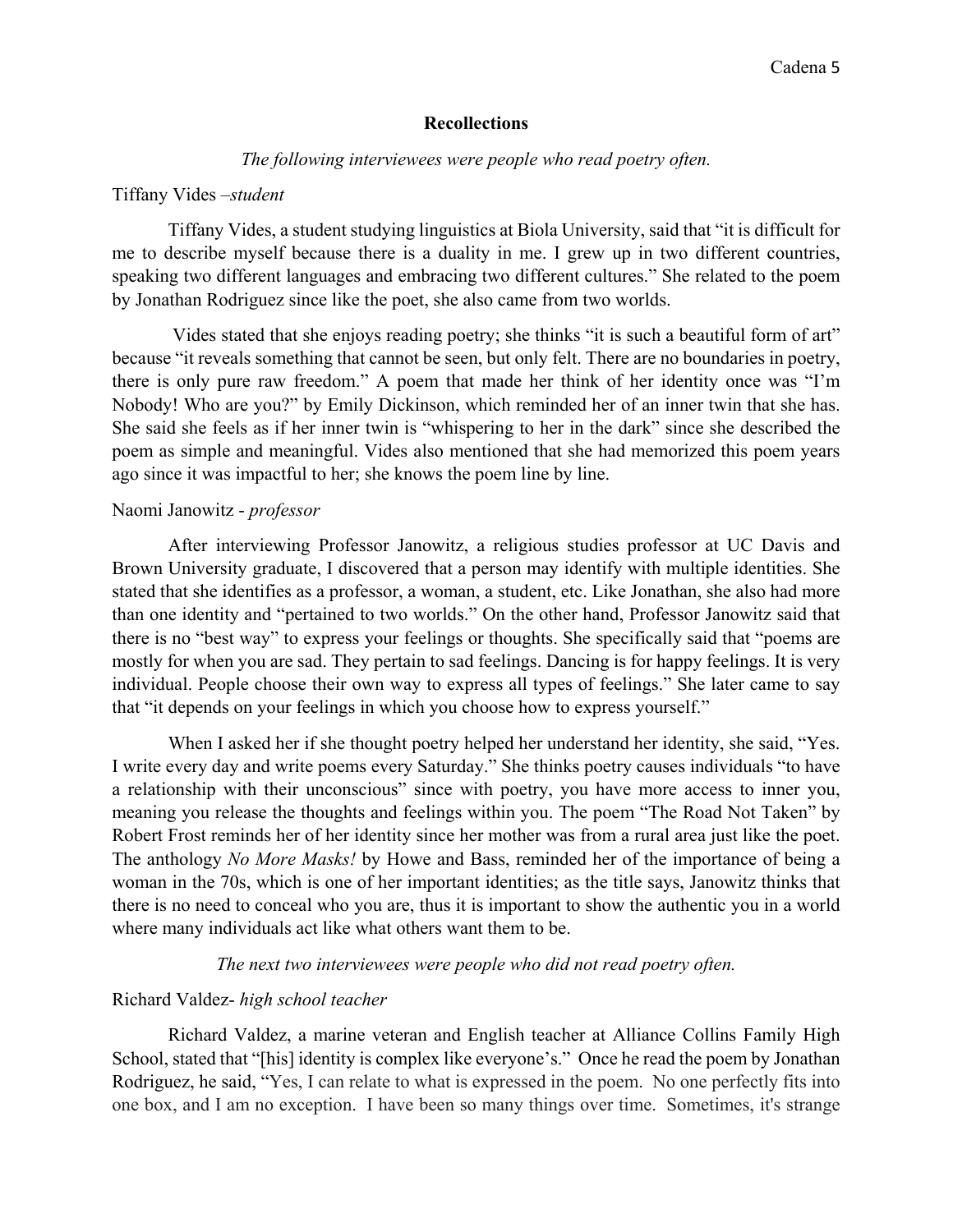for me to think that I was in Afghanistan 10 years ago. That was such a big part of defining me and so many people will never understand it. I sometimes feel very extroverted and other times I'm convinced I'm a complete introvert." He also stated "that writing or typing my thoughts and feelings leads to me coming to a better understanding of how I think and feel. Speaking is good too, but things don't seem as clear. Writing keeps me focused somehow."

## Loc Tran *- student*

Loc Tran, a student studying biological sciences at UC Davis, stated that "I do not know how to identify myself because I am still figuring out who I am." After reading the poem by Jonathan Rodriguez, Loc said, "I can relate. With every path you choose, you may find parts of yourself who help you find who you are or identify as."

Loc thinks the best way to express his thoughts and feelings are by reading, writing, and dancing. He writes his thoughts down in order to see them more clearly. He said that "you can see your thoughts and feelings in third person when you write. You can see them in a different perspective or in someone else's shoes. Then I can see what the problem is and identify why I feel a certain way." Although Loc does not read poetry often, he stated that "poetry is art that constantly grows."

# **Ending Note**

After seeing the results of the interviews, I was surprised to see that even the people who did not read poetry often acknowledged the idea of writing to understand one's self; they had nice comments to say about poetry which was intriguing to see. I also noticed that all interviewees wrote down their thoughts or feelings either for enjoyment or to better see what is on their mind which made me realize that writing can be a healing process or understanding process depending on the person. It is evident that most of the interviewees identify with multiple identities and are continuously figuring out who they are. Identity may be a complex idea since it varies person to person. It usually consists of many other components, not only one. In addition, it was interesting knowing that the interviewees who read poetry often had specific poems in mind that reminded them of their identity, which illustrates how impactful certain pieces of poetry may be to an individual; words truly can speak to you.

Poetry is a safe space, a space of freedom of expression for anyone who wishes to say what is bottled up within them or everything they are afraid to say out loud. It is a no judgment zone where it is just you alone, facing the inner you.

I encourage you to consider writing someday. Maybe write down what you are feeling before you sleep or any thoughts crawling on the walls of your mind anytime you want. Read a poem or write one. By reading poetry you may connect with the poet. By writing poetry, you have the freedom to write anything. You have the chance to understand yourself better and understand and figure out more about your persona.

Let the words flow. You will find new parts of yourself you never knew existed.